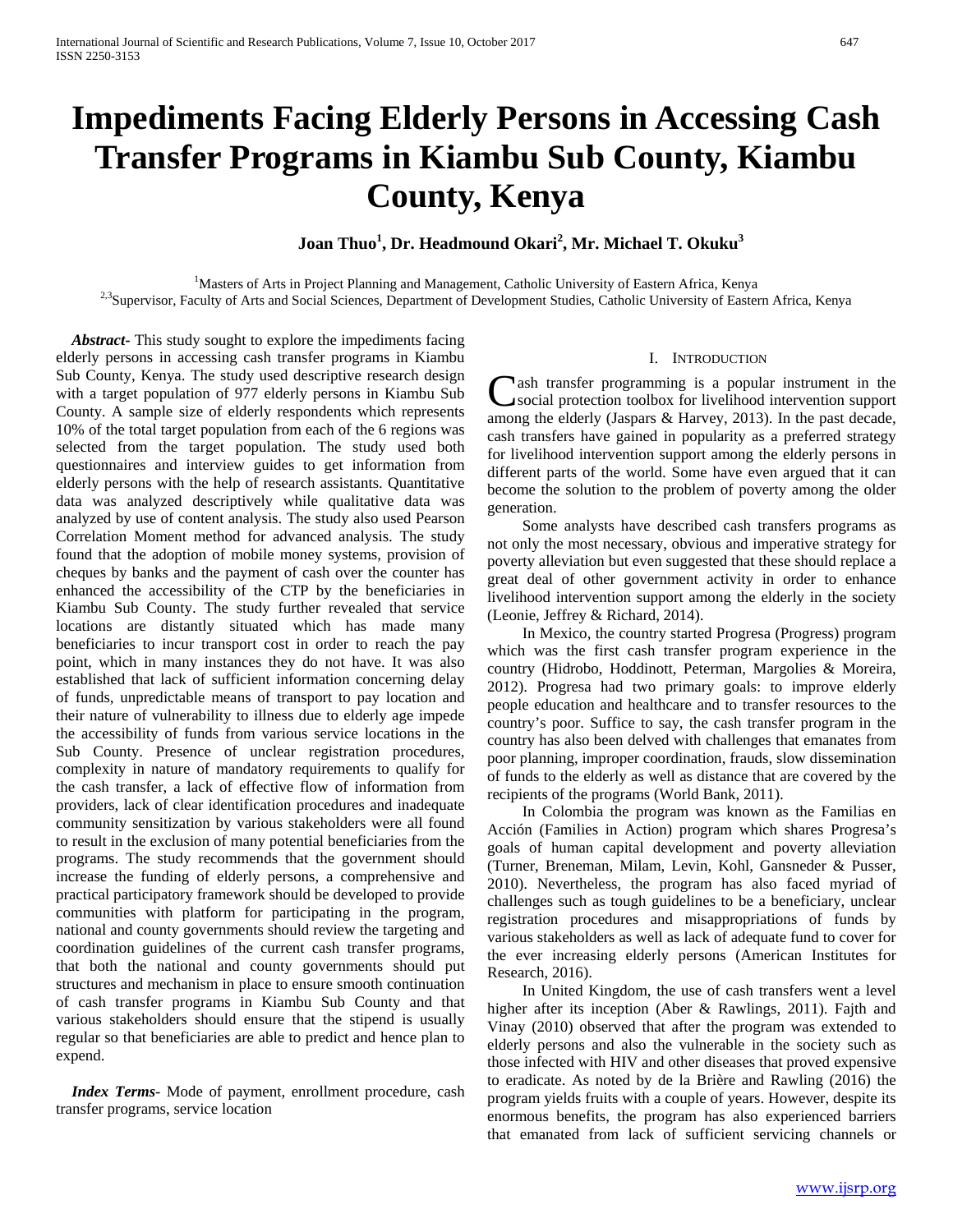distribution centers in the interior part of the country (Harvey, 2015).

 In Lesotho, the Old Age Pension scheme, benefitting persons aged 70 years and above has had ripple effects in the immediate community through job creation (Lund, 2013) and also led to a reduction in the rates of dependency as well as a high improvement with respect to livelihood among the elderly persons (Waterhouse & Lauriciano, 2015). In 2011, Zambia's Ministry of Community Development, Women and Child Health (MCDMCH) began implementing the Multiple Categorical cash transfer program (MCP) in two districts (Holmes & Jones, 2013). According to the Monterey County Department of Social Services (MCDSS), the goal of the MCP is to reduce extreme poverty and the intergenerational transfer of poverty especially among the old persons in the community (Davies & Davey, 2015).

 In Kenya, the government has in the past two decades placed several measures to protect the rights, social image, livelihoods, vulnerability to poverty and self-development of the most vulnerable populations in the country (Government of Kenya, 2013). The most prominent and successful framework is the social protection where cash transfer program is an integral component (Pearson and Alviar, 2014; Armando, 2016). To strengthen Kenya's social protection implementation, the National Social Protection Policy was drafted in 2011 and ratified by the Cabinet in May 2012 (World Bank, 2012).

 In Kiambu Sub County, the cash program has also gained inroads. The senior citizens of over 70 years old in the county have hailed the government for initiating the social-economic programs among them Inua Jamii which would cushion them against poverty and enable them to take care of basic needs in their homes (Republic of Kenya, 2014). However, the adoption of cash transfer and social protection assistance programs are mostly criticized by politicians and economists on the basis of placing a strain on the economy and also whether such programs are financeable and or sustainable (Gondi, 2009; Ikiara, 2012).

 In spite of the benefits, the political goodwill, and despite nearly a decade of cash transfer programs in Kenya especially with specific attention to Kiambu Sub County, the program is still limited in scale and coverage across much of the country remain heavily dependent on donor funding (Mathiu & Mathiu, 2012). More sadly is the fact that since the inception of cash transfer to date many elderly persons mostly in the rural areas have no access to this noble program due to various impediments emanating from mode of payments, location of services, health of the beneficiaries, age of the recipients, enrollment procedures as well as distant to be covered by the beneficiaries.

 Again, a close interaction by the researcher with those who are potential beneficiaries reported that many elderly persons have been registered or enrolled into the program but had not received a penny four years down the line. Some also reported to have received less than the required amount. Coupled with the fact that a good number of beneficiaries have in the recent past also complained of lack of consistency in the provision of the funds in the Sub county, the aforementioned loop holes has therefore urged the researcher to carry out a study of this magnitude. This study therefore attempts to fill the aforementioned research gap by explicitly assessing the impediments facing elderly persons in accessing cash transfer

programs in Kiambu Sub County and provide recommendations thereof that can be borrowed to enhance its impact on the livelihood of the elderly.

 The general objective of the study was to explore the impediments facing elderly persons in accessing Cash Transfer programs in Kiambu Sub County, Kenya. The specific objectives were: to establish how mode of payment impede accessibility of cash transfer programs by elderly persons' in Kiambu County, to determine how service location impede accessibility of cash transfer programs by elderly persons' cash in Kiambu County and to assess how enrollment procedure impede on the accessibility of cash transfer programs by elderly persons in Kiambu County.

#### II. LITERATURE REVIEW

# **2.1 Critical Review of Relevant Theories**

## **2.1.1 Disengagement Theory**

 The challenges of old age can also be understood in the context of disengagement theory. The theory, which was developed by Cumming and Henry in late 1950's, postulates that aging is an inevitable mutual withdrawal or disengagement resulting in decreased interaction between the aging person and others in the social system he/she belongs (Cumming et al., 1961). Under this theory, as people age, they tend to grow more fragile and their social circles shrink as they start to pull away and be less actively involved. Being less active and with decreased ability of the aging person to engage in social relationships or engage in physical activities makes the elderly person susceptible to vulnerability and old age poverty thus the need to subject them to cash transfer programs.

 The provision of cash transfers reactivates older persons by making them able to engage in income generating activities, establish or enhance social relationships perhaps through merry go rounds and the like. It makes it possible for them to contribute to meeting household needs of food, shelter and clothing among others. This concurs with Harvighust Activity Theory of 1960's which supports the maintenance of regular activities, roles and social pursuits (Fay, 2014).

 The fact that the theory argues that the elderly persons tend to develop decreased ability in engaging in income generating activities that could protect them from poverty; this therefore calls for intervening measures such as the introduction of cash transfer programs that could then help in alleviation of poverty among the elderly persons. Again the usefulness of this theory with respect to this study is the fact that the provision of cash transfer programs could also promote their participation in the provision of basic needs at home, this clearly confirms their active engagement in the family affairs thus does away with unnecessary stress due to a lack of participation syndrome.

 Harvighust continues to say that persons who achieve optimal age are those who stay active as roles change the individual finds substitute activities for these roles especially their need to participating provision of basic needs such as food, rent and health services among others. The disengagement approach has been criticized for ignoring the impact of social class on aging experiences. Laura Olson (1982) argued, for example, that the theory's free-market conservative view leaves unquestioned how the class structure and its social relationships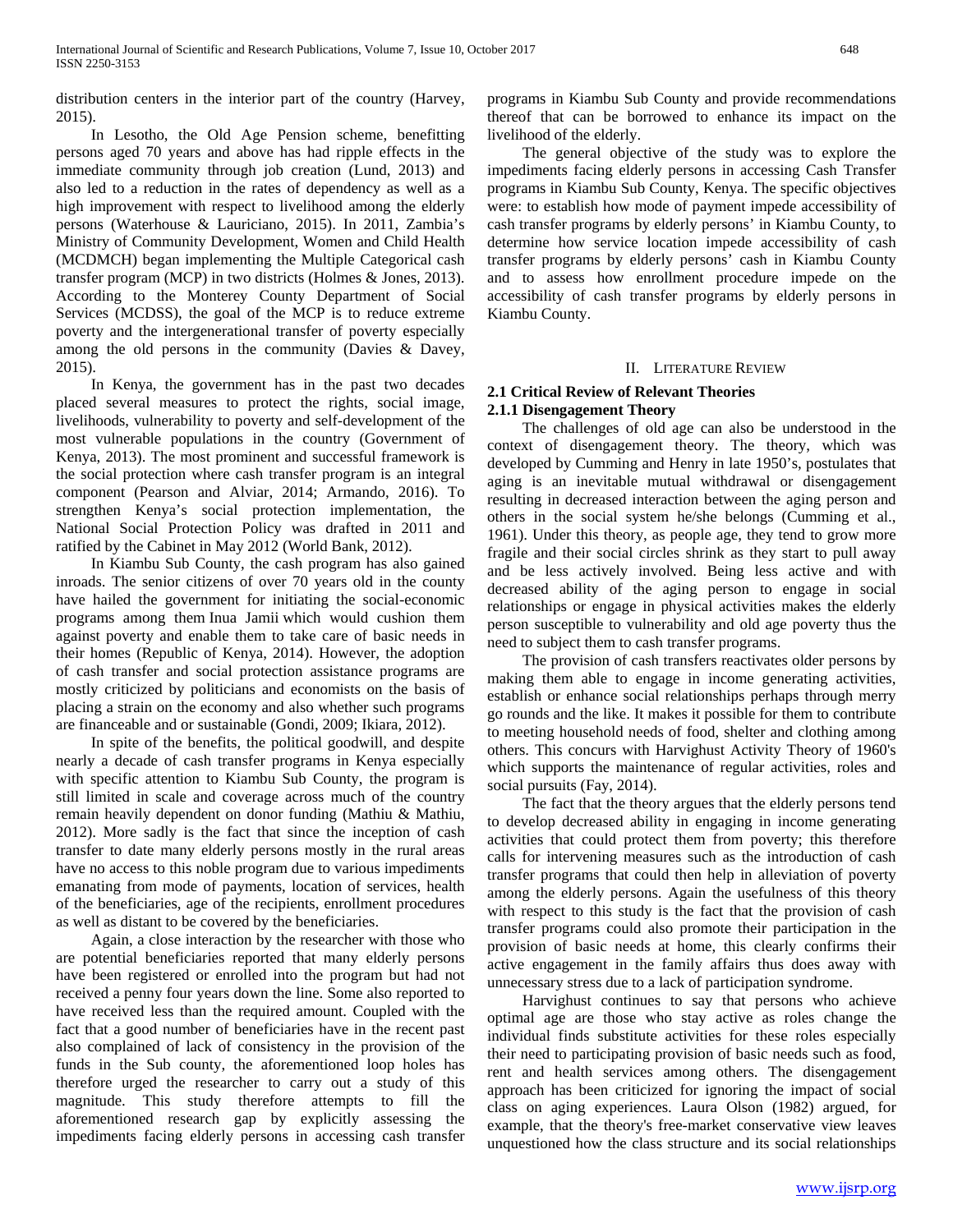prevent the majority of older people from enjoying a variety of opportunities or advantages.

## **2.1.2 Erik Erikson's Psychosocial Development Theory**

 Erikson (1963) gives eight stages of human development which every human person undergoes. The stages include Trust versus Mistrust which occurs in infants within the first year of birth, autonomy versus shame and doubt is the second stage. This stage occurs between year 1 and year 3, the third stage is Initiative versus Guilt which takes place at between 3 to 5 years of age, Industry versus Inferiority which occurs between 6 years of age to puberty is the fourth stage, the fifth stage is known as Ego Identity versus Role Identity Confusion which occurs when one is between 10 to 20 years of age, the sixth stage is Intimacy versus Isolation which occurs at between 20 and 30 years of age, the seventh developmental stage is Generativity versus Stagnation. This happens at the age of 40 and 50 years. The eighth and final stage is Integrity versus Despair. This stage occurs at 65 years and above.

 However, the current study focused on the eighth stage which is the integrity and despair that occurs above 65 years. The most important event at this stage is coming to accept one's whole life and reflecting on that life in a positive manner. According to Erikson, old-aged adults in this stage deal with reflecting back on their lives. This is the stage when individuals would ask, "What was the point of life?" During this period, the old persons' experiences a sense of integrity when he/she feels proud of achievements and satisfied with the hand that he/she was dealt with.

 With the experience of integrity, the individual has few regrets or recriminations. This, however, is truly possible only if the elderly person has successfully resolved the other seven psychosocial crises. With successful resolution of earlier crises, old- aged people are likely to reflect on their lives positively and attain wisdom even in the face of imminent death. Transitions between previous stages of Erikson's theory become clearer and feeling at peace with the world and the self becomes more apparent.

 On the other hand, people who are unsuccessful in this stage experience despair or disgust. Old-aged individuals feel that they have wasted their lives and experience many regrets. They feel bitterness towards what they were not able to do in their lives, and wishfully hope that they would be able to turn back the hands of time for second chances. It is at this stage that most of the elderly feel disillusioned and not worthy to provide for the family due to their inaction in to actively engage in income generating activities.

 According to Kibera and Kimokoti (2015), Erik Erikson's Psychosocial Theory of Development has a weakness in the sense that it pays more attention to infancy, childhood and adulthood than elderly persons. The stages are meant for the entire lifespan of a human being but Erik does not concentrate much on elderly persons' life hence it would be important if the theory encompasses in details on the whole human life cycle.

# **2.2 Review of Empirical Studies**

# **2.2.1 Mode of Payment**

 Mode of payment can be defined as the means by which a payment is made, such as cash, cheques, or credit card. Harvey

(2015) also asserts that mode of payment whereby cash or emoney is delivered could include but not limited to direct delivery whereby cash can be given in envelopes; delivery through banking systems either over the counter, from ATMs or other mobile banking technologies; and delivery using smart cards, debit cards, prepaid cards and point of sale devices and/or mobile phone technologies. Different delivery methods and delivery agents have often been used in combination.

 Hanlon and Hulme (2010) states that despite the inception of the cash transfer programs and the technological advancement that exists to enhance the transfer of funds, beneficiaries have always complained that the transfers of funds have never been consistent and that they have never been informed of changes in the bi-monthly payment schedules. Beneficiaries complained of delays in payment ranging between 1 month and 4 months from the expected payment date (Morgan & Kunkel, 2015). The deviation from the schedule mode of payment provided for in the guidelines has multiple negative effects among the needy elderly populations.

 In the review of experience in Niger, the mode of payment is by directly delivering cash in envelopes using its own staff of the cash transfer programs remained a common mechanism. This was used also, for instance, by Save the Children in Southern Sudan and by Concern in DRC. In several contexts, agencies had partnered with local traders to assist in the direct delivery of cash. Unsurprisingly, regardless of the delivery option chosen, it is more difficult and more expensive to get cash to people in insecure and remote environments such as Somalia, and DRC Save the Children, 2009).

 In Kenya, cash is delivered using a smart card system. Recipients have their fingerprints scanned and receive a smart card that they take to a local agent to get their cash. The local agent uses a point of sale device to verify recipients' identities (Pearson & Alviar, 2014). People are also able to get their cash from a branch of Equity Bank. In urban slum areas of Kenya, CONCERN and OXFAM in conjunction with the government of Kenya are using mobile phones to transfer cash to the elderly (Momanyi, 2012). Recipients are provided with a SIM card and sometimes a mobile phone, if they do not have one, and they can retrieve the cash at any M-PESA or Airtel money agents (Ahmed, 2015).

 According to Croucher, Karanja, Orina, Dokata, Wako and Dima (2016), it is always prudent that various stakeholders within any government should adhere to suitable mode of payment that cannot hamper the delivery of funds to the intended recipients, the elderly. The authors noted that use of cash transfer mechanisms such as adoption of mobile money systems, provision of Automated Teller Machine (ATM) cards, disbursement of funds by cheques and provision of liquid funds by means of envelopes are some of the convenient mode of payment that a government can adopt depending on the location of the recipients.

 According to O'Donnell (2013), the government of Kenya has a schedule of the distribution of funds from the host Ministry to all relevant clearance points and to the service points in the intervention areas so as to enhance the delivery of payment to the old persons effectively and efficiently. However, in some instances the mode of payment may change due to transactional system breakdown whereby the elderly persons could be asked to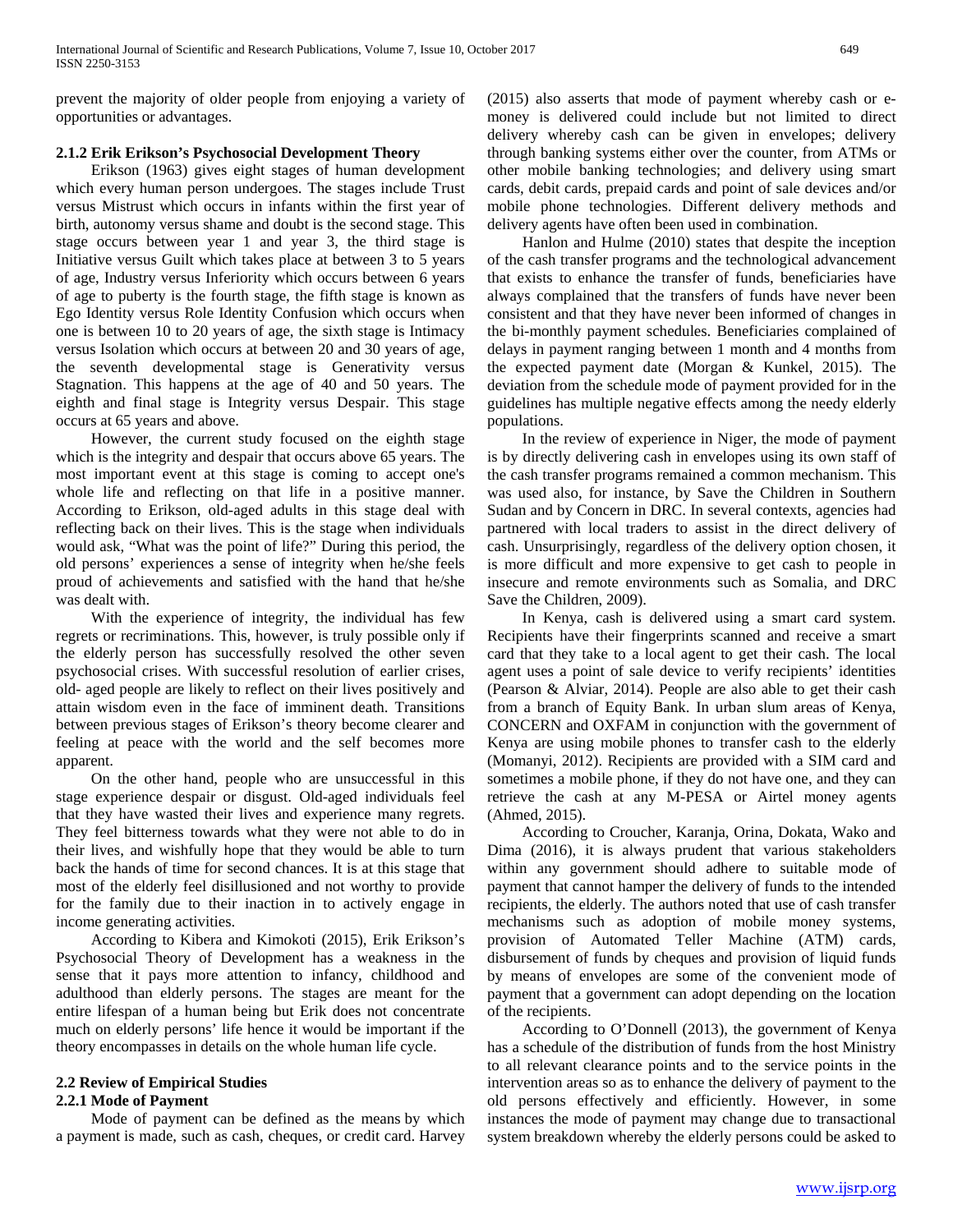receive funds in cash rather than the traditional electronic payment systems. The recipients are then requested to countersign against their names as an indication that the funds are received.

 According to Croucher et al. (2016), resorting to manual transaction is always attributed to the fact that service providers never at any time want the recipients to fail to get their funds on timely basis. Though some researchers have questioned the credibility of the manual cash transfer programs to the elderly in spite of the fact it is meant to avail funds on time. Mwiti and Kukrety (2014) argues that in some instances, some beneficiaries reported ever receiving bulk cash to a maximum of over Kshs 20,000 an equivalent to one year backlog payment. Given that all beneficiaries are poor, planning for such huge amounts is difficult and reduces the value and importance of the bi-monthly transfer scheme. Some beneficiaries end up spending the money on non-priority items with the hope that in the next two months a similar transfer would happen.

 Again as Mathiu and Mathiu (2012) states, some caregivers took advantage of the situation and diverted the funds to other uses which then exposed the elderly to malnutrition as a result of lack of proper diet or failure to get food on daily basis. It is therefore prudent that the mode of payment adopted to enhance the access of funds should be reliable and consistent to reduce the chances of the elderly being subjected to life threatening calamities.

## **2.2.2 Service Location**

 The location of services is very significant in the quest by the elderly persons to access funds on timely basis. This also goes in tandem with the availability of the facilities or pay points that provide them with funds. According to Glaeser (2012), the available pay points as stated above are sometime distantly located which has in most cases affected the accessibility of the funds. Glaeser argues that beneficiaries have no choice but to travel to cash collection points despite their age or condition, this is worsened by the fact that most post offices and banks are located in urban areas and market centers which therefore make the accessibility of cash transfer funds a challenge.

 Additionally, Lor-Mehdiabadi and Adams (2009) says that some beneficiaries have pointed out that the payment centers are located far from the residence of the older persons. For example, in counties where transport infrastructure is less developed, and the terrain is difficult the beneficiaries reported incurring high transport costs estimated in some areas at Kshs 3000, a figure higher than the monthly allowance. In such cases, the beneficiaries feel discriminated through physical location of services and hidden costs. Such factors thus diminish the overall value and benefit of the program consequently exposing older persons to life related challenges.

 Leonie et al. (2014) also asserts that beneficiaries and mainly the older persons have always complained of lack of information concerning the arrival of funds at various payment points and sometimes they could travel long distance just to return home empty handed. The authors says that Posta pay, the most common means of payment which normally provides 10 days period for the collection of the funds in some cases lacks funds even within the stipulated grace period of collection. All these cost summed together portrays the programs as more costly

to the older persons consequently the need for more pay point to be initiated in strategic positions in order to hasten and enhance the access of the cash transfer programs.

 In support, Duyne (2016) reasons that some beneficiaries living far from the collection points and who do not get the correct information on the arrival of fund sometimes missed the funds upon expiry of grace period allocated while others wasted transport fee to travel to the service points in vain. Duyne (2016) note that another challenge associated with the delay is that information was not provided to beneficiaries as to when the funds would be received at the point where services are located.

 The lack of information therefore made it difficult for beneficiaries to plan, budget or negotiate for services that are accessed in far places which in most cases involves costs such as transportations and to some extent food related expenses. The study at hand therefore tends to find out the factual effect of service location on the accessibility of cash transfer funds among the older persons.

 In Senegal, the location of pay points has made it harder for those in remote areas to access funding programs. Due to the ageing characteristics of the older persons, they are more susceptible to helpers or guardians who more often than not remit to the beneficiaries less cash upon being delegated duty of collecting the funds on behalf of the elderly as a result of far distantly located pay points. Due to this, the use of cash transfer was suspended in 2011 after the beneficiaries were noted to be falling prey to unscrupulous business and middlemen as well as helpers while some money were misappropriated by some of the aid and Government authorities. It is for this reason that the government considered initiating more service points mostly in rural areas whereby the beneficiaries will be able to access the funds (Drèze, 2010).

 According to Momanyi (2012), the accessible the facilities, the more accommodative and reliable the fund transfer programs and vice versa. As indicated by Blank (2012) majority of the older persons more often than not are unable to access funds on time as a result of long distance that they have to cover as and when go for payment. To a large extent some have to cater for transportation cost and the fact that they are aging and vulnerable to diseases has also negatively made their movements to the pay point a tall order.

 According to Creti and Jaspars (2015), in vast rural counties where post office and banks are concentrated in the urban areas, the care givers and beneficiaries incurred transport costs to obtain the money. In support, Government of Kenya (2010) audit results show that a majority of the beneficiaries obtained the fund from the Postal Corporation of Kenya and Equity bank payment service providers.

## **2.2.3 Enrollment Procedure**

 The goal of the cash transfer is to strengthen the capacity of poor households, mainly the elderly persons to ensure they receive basic care within families and communities. However, this program has faced myriad of challenges that emanates from unclear registration and enrollment procedures with respect to mandatory acceptable documentation for membership. All these have been attributed to lack of information flow from the providers to the potential recipients thus many beneficiaries'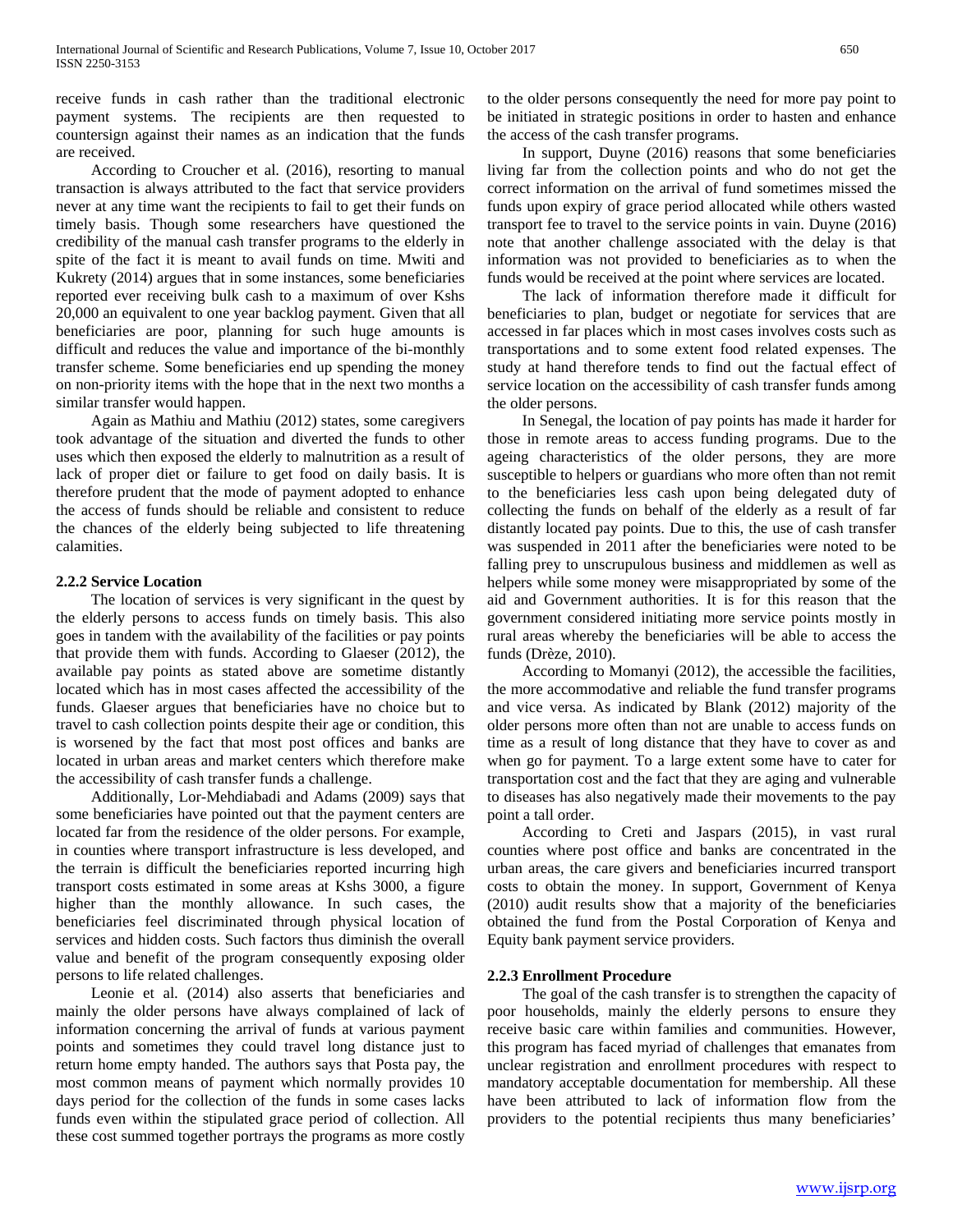remains in the dark in terms of enrollment procedures (Coady, 2014).

 According to World Bank report (2012), most of the beneficiaries and caregivers admitted that they first heard about the program through a word of mouth from chief 'barazas' through community social meetings. Only a small fraction reported ever being contacted in person by a designated program agent officer such as a member of the local committee or their equivalent.

 Lofvall (2012) opines that there is however some incidences particularly in the vast hardship sub-counties where the beneficiaries and care givers had little or incorrect information about the enrollment and who relied heavily on their friends and relatives to obtain information about the cash transfer programs. As a matter of fact, without proper and wellcoordinated promotional education for the community about the program by various stakeholders, most potential beneficiaries and caregivers in the community are likely to hold inaccurate information about the procedures, objects and value for the cash transfer programs thus minimizes their chances of becoming recipients.

 On the other hand, Ressler (2015) points out at the need for clear minimum criteria used for the identification of the beneficiaries. He argues that lack of clarity about the identification, recruitment and enrolment of beneficiaries may be an outcome of inadequate levels of engagement of the beneficiaries in the implementation of the program or lack of adequate community sensitization about the entire programs. He suggest that developing countries could also borrow a leaf from developed countries who have properly bank rolled the cash transfer by employing qualified and adequate staff who conducts door to door seminars and campaigns to create awareness among the community members. The stakeholders are normally equipped with government led materials which clearly stipulates the enrollment procedures for the beneficiaries as well as the role played by any care giver to the older persons. All these mechanisms thereby should be put in place to enhance the accessibility of cash transfer funds among the older persons in the society.

 In order to enhance, enrollment programs, Schubert (2015) as well states that beneficiaries who qualify for the cash transfer programs should be provided with a beneficiary's identification card (BIC) showing their names, place of residence and type of Cash Transfer Programs (CTP) program they are enrolled in. According to him, the personal identification card is a necessary tool for self-identification of beneficiaries at the pay service points, for ease of monitoring of the program beneficiaries (number, distribution, coverage), and can be used by the beneficiaries or caregivers to obtain necessary approved waivers in other developmental programs.

 As opined by Blair (2012), the stakeholders in the cash transfer program in any country should also ensure that all enrolled beneficiaries are provided with Beneficiaries Identification Card (BIC) as provided for in the guidelines to remove any perceptions of inequities among the beneficiaries. The BIC will also increase the level of ownership of the program among the beneficiaries and increase confidence that all persons enrolled in the program will remain in the government register and payroll as long as they continue to adhere to the conditions set. In a nutshell, adoption of beneficiaries' enrolment programs as well as procedures will enhance the accessibility of cash transfer programs and thereby improve the livelihood of the elderly in the society.

 In southern Africa alone, with specific attention to Lesotho, there are noncontributory social pension schemes designed to provide cash transfers to elderly members of the society (Deveraux, 2012). In all these cases, the attention has been focused to the role of cash transfers in promoting development among the poor citizens (Ellis, Mvula & Devereux, 2009). It is therefore worth noting that there are various forms of social protection transfer, notably cash transfer, voucher transfer, and the transfer of good and materials. However, the difficulties faced by many of the beneficiaries are the fact that the various governments have tedious enrolment and registration procedures which has sadly excluded many potential beneficiaries from the cash transfer programs.

 Ellis, Mvula and Devereux (2009) argue that lack of clarity on the identification and enrolment of beneficiaries may be an outcome of inadequate levels of engagement of the beneficiaries in the implementation of the program or lack of adequate community sensitization about the entire programs. Another reason for low enrollment is attributable to lack of adequate officers who could enlighten the public or organize door to door campaigns to create awareness.

 In Kenya, a study conducted by Amando (2016) agrees with the foretasted position and show that only a few of the older persons were aware of existence of other program agents such as members of the local ward committee but shockingly lacked full awareness on the requirements to be a beneficiary. The author also noted that the lack of information flow from the providers to the potential recipients has hindered the registration of many beneficiaries in the country. Many beneficiaries' have therefore remained in the dark in terms of enrollment and rules of engagement into the cash transfer program procedures. There is enough evidence therefore to commend the program for utilization of the local machinery to enroll needful populations as well as enlightening the community on the procedures and processes of the cash transfer programs.

 Again, in Kenya most of the beneficiaries and caregivers have reported that they learned about the components of the programs through community social meetings particularly the chiefs' barazas. There are however some incidences particularly in the vast hardship sub-counties where the beneficiaries and care givers had little or incorrect information about the intervention and who relied heavily on their friends and relatives to obtain information about the CT.

 However, without proper and well-coordinated promotional education for the community about the program, most potential beneficiaries and caregivers in the community are likely to hold inaccurate information about the objects and value for the cash transfer programs. There is enough evidence therefore to commend the program for utilization of the local machinery to enroll needful populations.

## **2.3 Summary and Research Gaps**

 As evidenced in the empirical studies, the cash transfer programs has played significant role in the uplifting of livelihood in both developing and developed countries. However, it is clear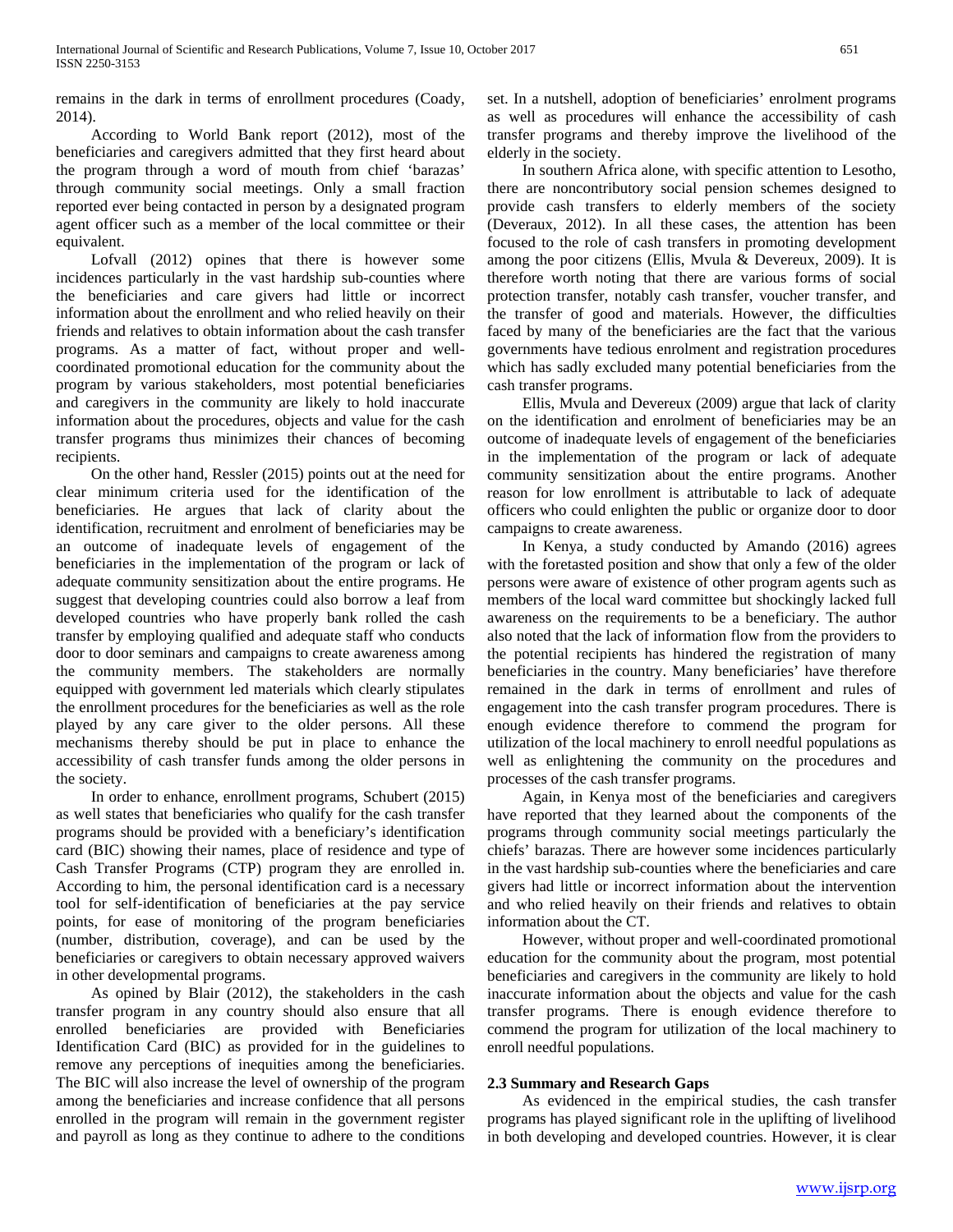that the level of participation of the communities and beneficiaries in the cash transfer program is significantly low. This is attributed to the fact that many beneficiaries are not aware of the formal structures of engagement with the components of the program.

 Studies show that beneficiaries' faces some challenges during the implementation of the cash transfer. Some cited lack of correct and adequate information on the processes of enrolling into the program; not being supplied with beneficiary identification card that facilitates recipients to obtain the transfer and enjoy other social protection services; delay and unpredictable transfers of the funds leading to poor planning inconveniences, increased vulnerability; unforeseen expenditures associated with payments such as transport costs due to distantly located pay points, the mode of payment that are available which sometimes delays the reimbursement of funds on time and also diminishing value of the funds due to high cost of living and diverted use of these resource by the care givers.

 The mentioned difficulties impact negatively on the quality, efficiency and effectiveness of the cash transfer programs among the older persons. The study at hand is therefore significant as it investigated the impediments elderly persons' faces in the accessibility of cash transfer programs in Kiambu Sub County.

 From the above review of global, regional and national literature level studies, several research gaps have been identified. Most of the studies reviewed in this chapter are from developed countries whose strategic approach and financial footing on cash transfer programs is different from that of Kenya. The dissimilarity in strategic approach is also driven by the fact that the geographical set up as well as administrative aspects of the cash programs of the reviewed countries varies from Kenyan situation thus a need for a study of this magnitude that is hinged on the country set up.

 It was also noted by the researcher that none of the reviewed studies specifically focused on Kiambu Sub County which is among the regions in the country that has immensely benefited from the cash program as indicated by the presence of beneficiaries in the region. Again none of the studies carried in other regions used variables incorporated in this study such as; service location, mode of payment and enrollment procedures and government policies. As indicated above, there is therefore a literature gap that has prompted the researcher to carry out a study based on the impediments facing elderly persons in the accessibility of cash transfer program in Kiambu Sub County and provide recommendations thereof that could bridge the existing study gaps.

## III. METHODOLOGY

 Lewis (2015) describes a research design as an arrangement of conditions for collection and analysis of data in a manner that aims to combine relevance with the research purpose. It specifies the methods and procedures for the collection, measurement, and analysis of data. The study used mixed research approach which consisted of both quantitative and qualitative data. The approach was preferred because it was able to expand the findings of the study by deeply gathering information with the help of both questionnaires and interview guide in a way that a single approach can't. Therefore, its process of offering a statistical analysis, along with thematic approach made the approach more comprehensive and useful for the success of the current study.

 The current study also used descriptive survey research design. The design was also preferred because it was able to provide a high level of general capability in representing a large population. Due to the usual huge number of people who answers survey, the data being gathered possess a better description of the relative characteristics of the general population involved in the study. As compared to other methods of data gathering, descriptive survey was able to extract data that are near to the exact attributes of the larger population thus its significance to the current study.

 Kiambu Sub County is part of Kiambu County which is one of the 47 Counties in the Republic of Kenya. It is located in the central region and covers a total area of  $543.5 \text{ Km}^2$  with 176.3 Km2 under forest cover. Kiambu Sub County borders Nairobi and Kajiado Counties to the South, Machakos to the East, Muranga to the North and North East, Nyandarua to the North West, and Nakuru to the West. The Sub County lies between latitudes 00 25' and 10 20' South of the Equator and Longitude 360 31' and 370 15' East. Kiambu Sub County has a population of 188,112 (KNBS, 2016).

 Lazar, Feng and Hochheiser (2017) defines target population as the population to which a researcher wants to generalize the results of the study. Basically it is the universal set of the study of all members of real or hypothetical set of people, events or objects to which an investigation wishes to generalize the results. The study population therefore was all the 977 elderly persons in Kiambu Sub County.

 A sample can be defined as manageable version of a larger group or populace selected for data collection to yield estimates on behalf of the whole population (MacCallum, 2016). Sampling is necessary in research because a researcher usually cannot gather data from the entire population, therefore by taking a sample that is representative of the population saves the researcher resources in terms of time and money. The sampling started by selecting randomly an element from the list and then every  $k<sup>th</sup>$  element in the frame was selected, where k is the sampling interval. This was calculated as k=N/n where n was the sample size and N was the population size (Cooper & Schindler, 2013).

 The sampling technique that was chosen for this study was stratified random sampling which is a form of probability sampling to select the respondents. Stratified random sampling involved a deliberate selection of particular unit of population to constitute a sample representing the population. A sample size of respondents which represents 10% of the total target population (977) from each of the 6 regions was selected from the target population. The 10% threshold was supported by Neuman (2013) who stipulates that a sample size of 10-20% of the target population is representative enough and could provide sufficient information on behalf of the total target population. The sampling frame is as indicated in table 3.1.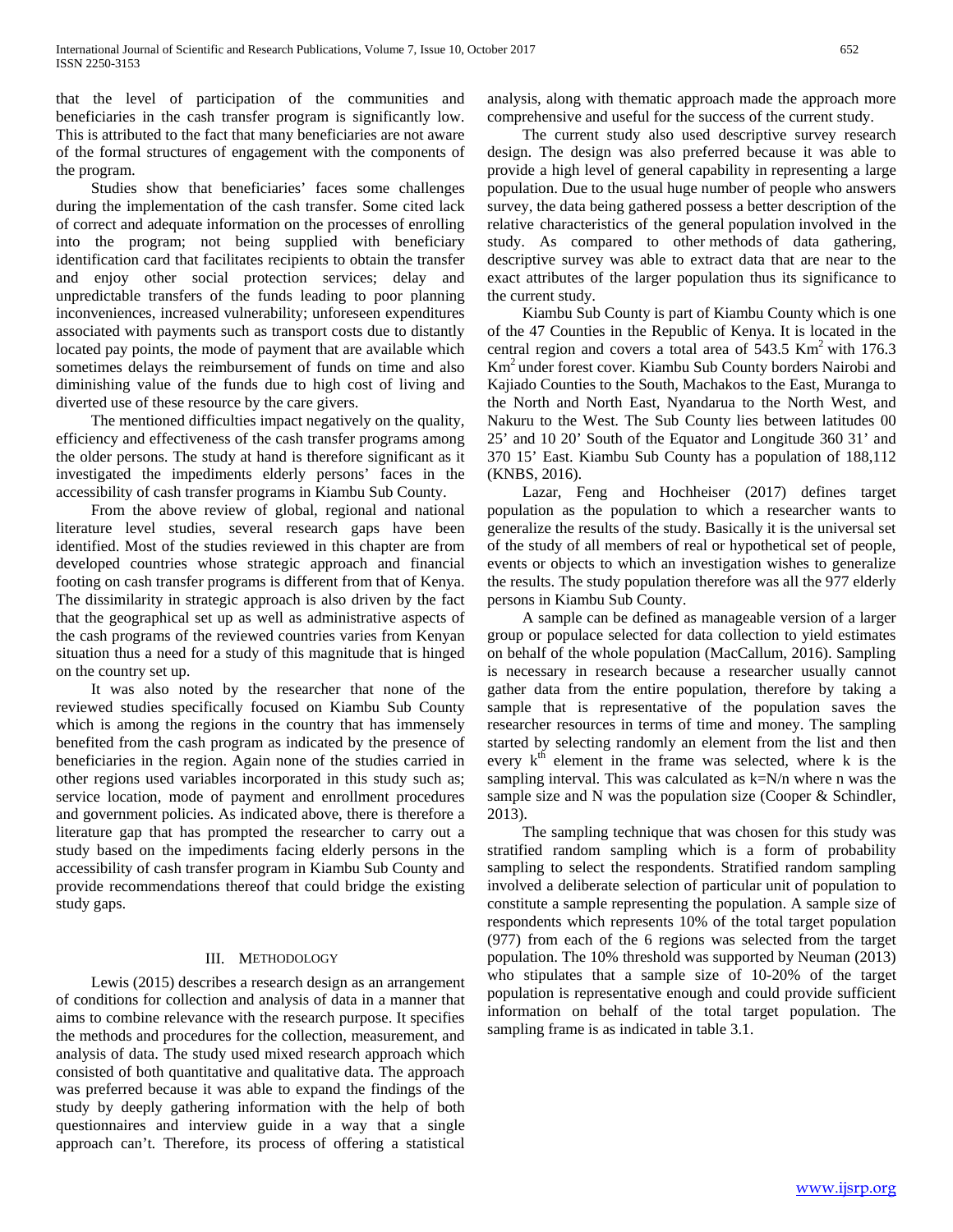International Journal of Scientific and Research Publications, Volume 7, Issue 10, October 2017 653 ISSN 2250-3153

| Regions      | Target population | Sampling method            | Sample size | % sample size |
|--------------|-------------------|----------------------------|-------------|---------------|
| Tinganga     | 163               | Stratified random sampling | 16          | 10%           |
| Ndumberi     | 378               | Stratified random sampling | 38          | 10%           |
| Riabai       | 222               | Stratified random sampling | 22          | 10%           |
| Township     | 61                | Stratified random sampling | h           | 10%           |
| Kamiti       | 86                | Stratified random sampling |             | 10%           |
| Waguthu      | 67                | Stratified random sampling |             | 10%           |
| <b>Total</b> | 977               |                            | 98          | 10.03%        |

**Table 3.1: Sampling Frame**

 The study used drop and pick methods for quantitative data while the qualitative data in the form of interview guide was based on one on one interview with the selected respondents. Data collection is gathering empirical evidence in order to gain new insights about a situation and answer questions that prompt undertaking of the research (Cresswel, 2013).

 The study utilized primary data. Primary data is the data observed or collected directly from first-hand experience. The primary data was used because it presents original conclusions based on the research of others, or the fact that an author's original perspective more helpful and effective for research needs. It was also advantageous because it allowed the researcher to interpret the information rather than relying on the interpretations of others. Primary data was therefore collected using constructed questionnaires and interview guide.

 The questionnaires were divided into four parts that helped the researcher meet the objectives. The first part contained personal information from the respondents. Part two sought information on how mode of payment affects elderly persons' accessibility of cash transfer programs. Part three sought information on how service location to pay point affects elderly persons' accessibility of cash transfer programs in Kiambu County. Lastly, section four was based on enrollment procedures for the elderly persons in accessing of cash transfer programs in Kiambu County.

 In order to incorporate more responses from the elderly persons, the study utilized the interview guide. According to Doody and Noonan (2013), interview guides combine questioning, cross-examination and probing. Coakes and Steed (2011) further defines cross examination as interrogating participants by means of questions, asking questions from different angles in order to elicit the truth of the testimony and of the matter being considered. Owens also defines probing as means of digging deeper into the questions to get more details about the problem.

 In this study, cross examination and probing was employed to elicit information from the respondents. The unstructured oneon-one interviews were conducted through visiting the sampled **Table 3.2: Reliability Statistics**

respondents. The researcher used interview guide because it provided highest cooperation of the respondents and since the respondents had to be present, the method was suitable because it provided an opportunity for clarification.

 Validity is the degree to which results obtained from the analysis of the data actually represent the variables of the study (Spangler, Liu & Hill, 2012). The researcher validated the questionnaire by asking research experts, in this case, the university supervisors were able to read and advise the researcher to readjust the instruments appropriately in order to enhance the representation of the variables in the set questions. The feedback by experts was used by the researcher to modify the instruments to ensure validity during the main data collection process.

 A pre-test of the research instrument using a few constructed instruments was conducted in other area, Thika Sub County for various reasons: It helped to clarify the wording and grammar of the instrument so as to remove any ambiguity, detected biased questions and picked out in advance any problems in the methods of research before embarking on main data collection exercises.

 Reliability is about demonstrating that operations within the study, such as data collecting procedures, can be repeated with the same results being obtained by another researcher. The goal of reliability is to minimize errors and biases in the case study. Yin (2013) notes that one way to deal with the issue of reliability is to document the procedures followed in the case. Reliability in quantitative research is based on trustworthiness.

 With regard to reliability of questionnaire, Cronbach's Alpha reliability coefficient method was calculated using Statistical Packages for Social Sciences (SPSS) version 21. George and Mallerly (2013) argue that if the statistical Alpha is equal or greater than 0.5 the questionnaire scale is considered reliable hence can be used for the analytical procedures. The reliability results presented in table 3.2 shows that a Cronbach's Apha of 0.671 was obtained which therefore an indication that the scale was reliable for data analysis processes.

| Cronbach's Alpha | N of Items |
|------------------|------------|
| .671             |            |

 The collected data was edited and cleaned for completeness in preparation for coding. Once coded, the data was entered into Statistical Package for Social Sciences (SPSS) version 21. The quantitative data was then analyzed descriptively. The data was then interpreted to give relevant meaning to the findings. Meanwhile qualitative data was analyzed by use of content analysis where results were arranged into homogeneous groups or themes for ease of presentation.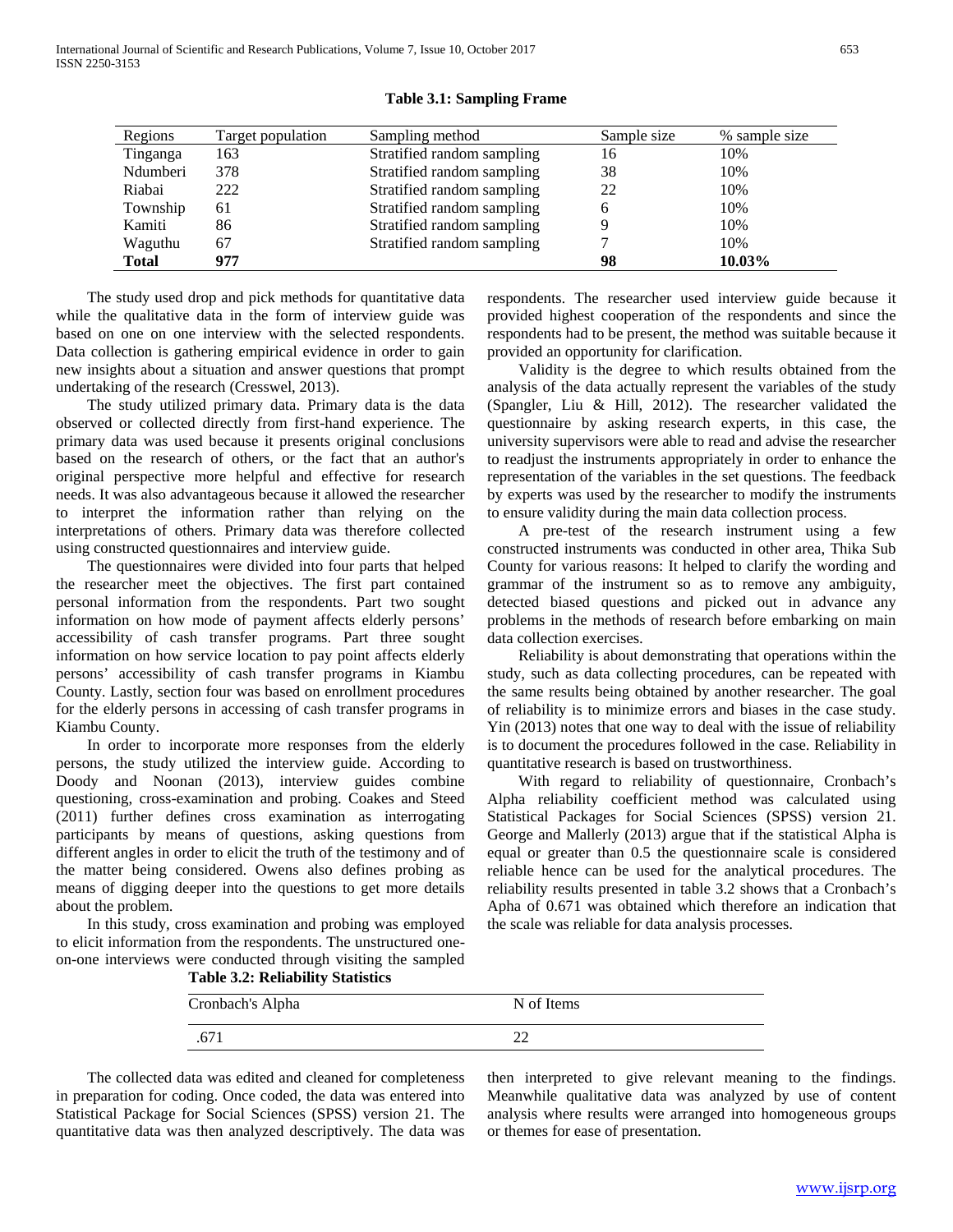The study also used inferential statistics known as Pearson Correlation Moment method for advanced analysis to compare the relationship between mode of payment, service location, enrolment procedures and government policies, health and age and the dependent variable (Accessibility of Cash Transfer). Correlation was preferred because it helped to describe variables in measures of central tendency and dispersion hence provided results required to meet the objectives of the study. It also helped to ascertain the significant relationship between two variables under study.

 Correlation was denoted as r, and it took a range of values from  $-1$  to  $+1$ . A value of 0 denotes that there is no positive relationship between the two variables. A value greater than  $+1$ indicated a positive association, that is, as the value of one variables increases so does the value of the other variables. A value of -1 indicated a negative association, that is, as the value of one variable increases the value of the other variable decreases (Kumar, 2015; Counsell, 2013).

 According to Kothari (2014), ethics deals with one's conduct and serves as guideline to one's behavior. The researcher ensured that ethical concerns were put into consideration during the time of the study. Confidentially of the respondents was assured by making sure that none of them wrote or gave his/her name in the questionnaire or the interview schedule and the interviewer was never disclosed to them. This helped the respondents to give honest information. The researcher also applied for data collection permit from the National Commission for Science, Technology and Innovation (NACOSTI). This permit also enhanced the participation of respondents since they were able to determine the need for the research study.

 The researcher endeavored to acquire informed consent by explaining to the respondents the purpose of the research study. The respondents were informed that they had free choice to participate or not. They were not coerced or forced to participate in the study for whatever reasons. They were free to answer or not to answer any question in the questionnaire and interview guide. This was done to ensure that the respondents were not subjected to any physical or psychological harm in the process of giving information for the study.

 The findings were reported as outlined by the respondents without changing or falsifying the information. Threatening and embarrassing questions or statements were avoided by the researcher. Academic freedom was assured so that respondents were able to openly express their ideas and freely discuss them with the researcher. Finally, the researcher acknowledged all the work of others which have been cited to avoid plagiarism.

# IV. SUMMARY OF FINDINGS, CONCLUSIONS,

RECOMMENDATIONS AND AREAS FOR FURTHER STUDIES

# **4.1 Summary of Findings**

 The study was limited to three specific research objectives. These were; effect of mode of payment on elder persons' accessibility of cash transfer programs, effect of service location on elderly persons' accessibility of cash transfer programs and effect of enrollment procedures on elder persons' accessibility of cash transfer programs in Kiambu Sub County. These are summarized in the subsequent sections.

**4.1.1 Mode of Payment** 

 Regarding the effect of mode of payment on elder persons' accessibility of cash transfer programs, the study found that respondents had a disagreement level of 70% disagreed and strongly disagreed respectively that the mode of payments that are available to enhance cash transfer programs can be termed as effective. The study also found that the adoption of mobile money systems by providers of cash transfers has enhanced the accessibility of funds as supported by 68% agreement level.

 The study found that respondents had been provided with ATM cards to enable access of funds on timely basis as reported by an agreement level of 62%. Further, the study found that respondents have sometimes received funds by means of cheque from the banks as revealed by a respondents' agreement level of 84%. The study also found that most respondents had ever been provided with liquid cash in an envelope direct from pay point as supported by 86% agreement level by respondents.

 Again, the study found that respondents have ever been paid over the counter from bank or Posta pay as indicated by an agreement level of 56% by respondents. The data finally found that there was an agreement level of 78% that beneficiaries have ever failed to get funds upon visiting pay point which has led to disbursement of funds in lamp sum as and when funds are available.

## **4.1.2 Service Location**

 Regarding the effect of service location on elder persons' accessibility of cash transfer programs, the study established that the location of respondents' place of residence to the pay point is very far as reported by an agreement level of 69%. Again the study found that beneficiaries always incurred transport cost in order to reach the pay point as reported by 70% respondents' agreement level.

 The study further found that many beneficiaries have ever failed to access funds because of lack of transport fee to the pay point as supported by agreement level of 75%. Further the study found that lack of information concerning delay of funds sometimes leads to incurrence of transport cost just to miss funds at the pay point as represented by an agreement level of 71%.

 It was also found that unpredictable means of transport from place of stay has always made access to funds challenging as reported by respondents agreement level of 84%. It was also found that respondents sometimes failed to access cash as a result of vulnerability to illness due to old age as supported by an agreement level of 87%.

## **4.1.3 Enrollment Procedures**

 Regarding the effect of enrollment procedures on elder persons' accessibility of cash transfer programs, the study found that presence of unclear registration procedures has been a challenge to many potential beneficiaries of CTP as reported by an agreement level of 83% of the beneficiaries. The study found that mandatory requirements to qualify for the cash transfer programs are always complex as supported by an agreement level of 67% by respondents.

 The study further found that lack of effective flow of information from providers has left many potential beneficiaries out of the program as supported by 88% agreement level by beneficiaries. It was also found that lack of clarity on identification procedures has led to inadequate enrolment of elder persons as reported by high agreement level of 83% by respondents. The study also found that lack of community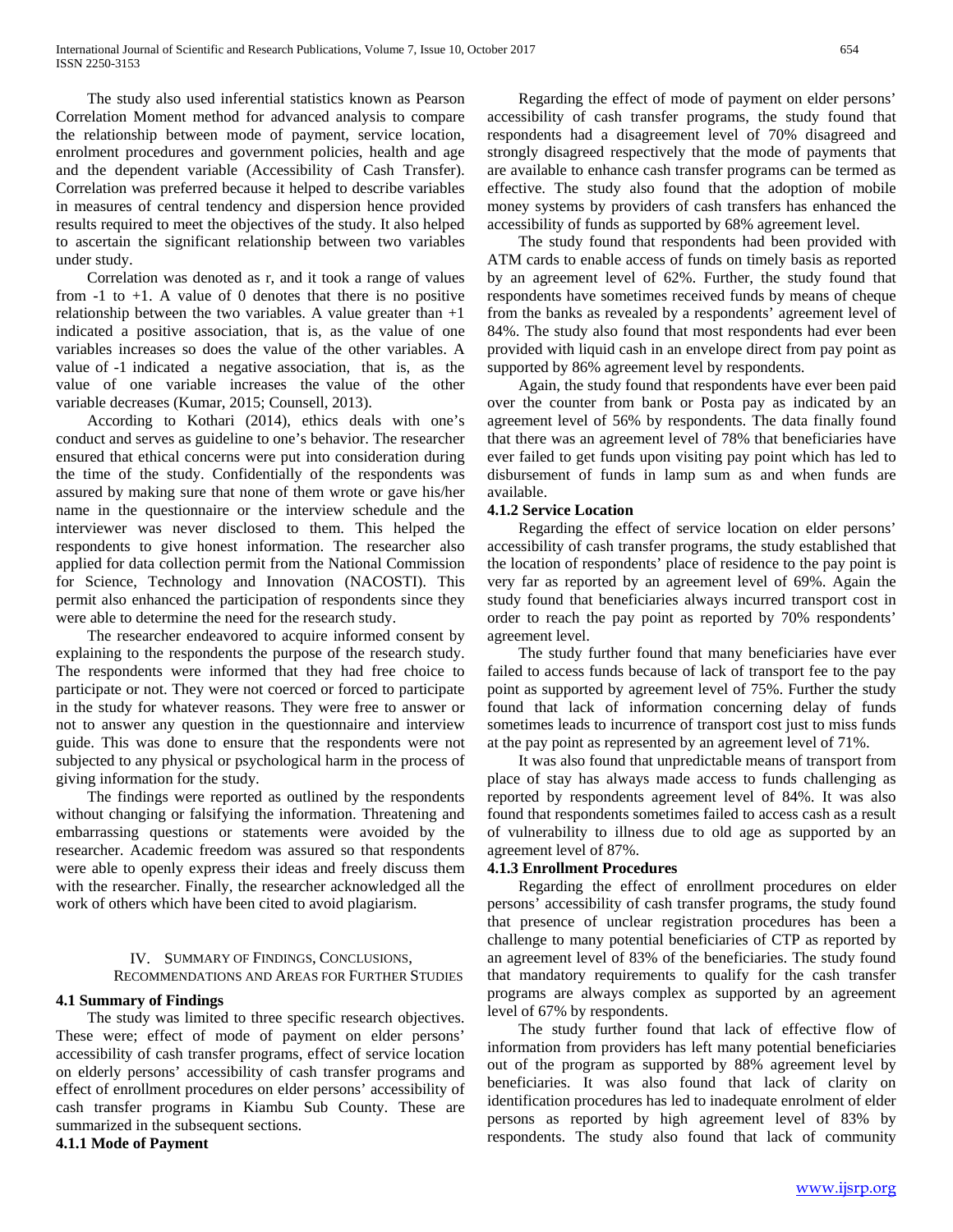sensitization has left many possible beneficiaries out of the program as reported by 69% agreement level by the beneficiaries. The study finally found out that Government has provided elderly persons with beneficiaries' identification cards (BIC) to enhance access of funds as indicated by an agreement level of 85%.

#### **4.2 Conclusions**

 The findings as presented in the previous chapter evidently indicates that the various indicators under each of the three objectives if not fully adopted and implemented may jeopardize the accessibility of cash transfer programs in Kiambu Sub County which therefore could expose the elderly persons to a feeling of lack of belonging, self esteem in the society and worse scenario the inaccessibility of cash transfer funds could create room for exposure to abject poverty among the elderly persons. Based on the findings in the previous chapter, the study arrives at the following conclusions;

#### **4.2.1 Mode of Payment**

 The study concludes that the adoption of mobile money systems, the provision of cheques by banks, payment of cash over the counter has enhanced the accessibility of the CTP by the beneficiaries in Kiambu Sub County. However, a good number of respondents termed the utilized mode of payment as challenging due to their educational background as well as the fact that some beneficiaries complained of failures to get funds as scheduled due to delay.

#### **4.2.2 Service Location**

 The study concludes that the service locations are distantly situated which has made many beneficiaries to incur transport cost in order to reach the pay point, which in many instances they do not have. It was also established that lack of sufficient information concerning delay of funds, unpredictable means of transport to pay location and their nature of vulnerability to illness due to elderly age impede the accessibility of funds from various service locations in the Sub County.

#### **4.2.3 Enrollment Procedures**

 The study concludes that presence of unclear registration procedures, complexity in nature of mandatory requirements to qualify for the cash transfer, a lack of effective flow of information from providers, lack of clear identification procedures and inadequate community sensitization by various stakeholders has led to the exclusion of many potential beneficiaries from the programs. However, the outstanding issue was that the Government has provided elderly persons with beneficiaries' identification cards (BIC) to enhance access of funds in Kiambu Sub County.

#### **4.3 Recommendations**

 The study recommends that the government should increase the funding of elderly persons' cash transfer programs to avoid delays in the programs. The study also recommends that institutions should engage in training of staff to increase competency and ensure there is administrative capacity to carry out targeting and paying of the older persons' cash transfer programs.

 The study recommends that a comprehensive, practical participatory framework should be developed to provide communities with platform for participating in the program. This should include mechanism and structures for public engagement in the design through campaigns, recruitment and vetting of the administrators and beneficiaries, conduct of fiscal audits, and benefit evaluation of the intervention.

 The study further recommends that the implementing agencies should roll out an intensive well-coordinated public education program to sensitize the communities, administrators and all other stakeholders of the objects, value and process of implementation of cash transfer programs. Public education need to be regular and with consistent messages.

 It is also recommended the national and the county governments should have an opportunity to review the targeting, coordination and implementation guidelines of the current cash transfer programs. These reviews should consider principles of devolution and provisions of legislations frameworks such as the Social Assistance Act of 2013 to inform the scale up phase and establishment of a comprehensive, affordable and sustainable social safety network program in national and county levels.

 It is again recommended that both the national and county governments should put structures and mechanism in place to ensure smooth continuation of cash transfer programs in Kiambu Sub County. This includes putting enough human resources and facilities at national and county level to ensure seamless delivery of services.

 The study also found that the stipend is not always regularized as the guideline stipulates, though it is backdated to the previous payment in the event that the cash is delayed. A recommendation is made to various stakeholders to ensure that the stipend is usually regular so that beneficiaries are able to predict and hence plan to expend.

#### **4.4 Areas of Further study**

 The study focused on the impediments facing elderly persons in accessing Cash Transfer programs in Kiambu Sub County, Kenya. The researcher therefore proposes that another study should be carried out to determine the factors influencing management of elderly person's cash transfer programs in Kiambu Sub County. The fact that this study focused only in Kiambu Sub County, the researcher proposes that a similar study can be carried out in Kenya to come up with conclusive national recommendations in order to promote accessibility of the cash transfer programs.

#### **REFERENCES**

- [1] Aber, L. & Rawlings, L. (2011). North South Knowledge Sharing on Incentive Based Conditional Cash Transfer Programs, *Economic Development Journal,* 7(11), 78-117
- [2] Ahmed, S. (2015). Delivery Mechanisms of Cash Transfer Programs to the Poor in Bangladesh. World Bank, *Social Protection Discussion Paper* No. 0520.
- [3] Armando, B. (2016). "Cash Transfers for Older People Reduce Poverty and Inequality". Manchester: University of Manchester
- [4] American Institutes for Research (2016). Baseline Survey Instrument for Quantitative Evaluation Household Survey (Background Note Submitted to UNICEF and MCDSS, Lusaka, July 2010): Washington, DC: Author.
- [5] Blank, R. (2012). "Evaluating Welfare Reform in the United States". *Journal of Economic Literature* 40(4), 1105–1169.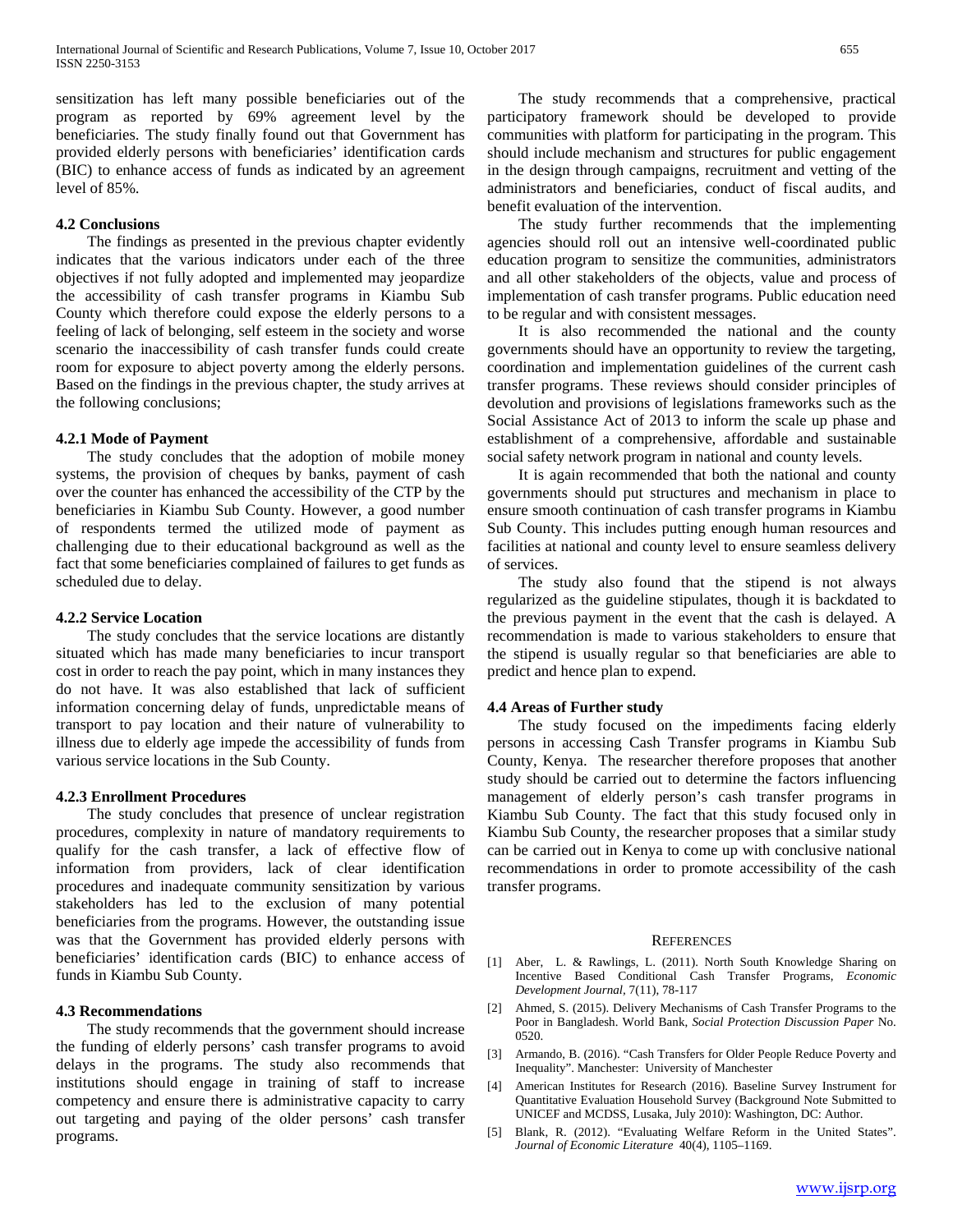- [6] Blair, B. (2012). Conditionality in Public Cash Transfers Targeted on the Poor. Princeton: Princeton University Press
- [7] Coakes, J., & Steed, L. (2011). SPSS: Analysis Without Anguish Using SPSS version 14.0 for Windows. John Wiley & Sons, Inc.
- [8] Cooper, D. & Schindler, S. (2013). *Business Research Methods* (8th edi.) McGraw Hill: New York
- [9] Counsell, C. (2013). Formulating Questions and Locating Primary Studies for Inclusion in Systematic Reviews. *Annals of Internal Medicine*, *127*(5), 380-387.
- [10] Creswell, J. (2013). Research Design: Qualitative, Quantitative, and Mixed Methods Approaches. Sage publications
- [11] Creti, P. & Jaspars, S. (2015). Cash-Transfer Programming in Emergencies, *International Policy for Sustainability*, 10(7), 45-78
- [12] Croucher, M., Karanja, V., Orina, R., Dokata, A., Wako, R., & Dima, J. (2016). Re-building Livelihoods: Cash-Transfer for Restocking Program, Kenya. Save the Children Canada.
- [13] Coady, D. (2014). Targeting of Transfers in Developing Countries, Review of Lessons and Experiences. Washington DC, World Bank
- [14] Cumming, E., Henry, W., & Damianopoulos, E. (1961). A Formal Statement of Disengagement Theory. *Growing old: The Process of Disengagement. New York: Basic Books*, 210-218.
- [15] De la Brière, C., & Rawling, L. ( 2016). Examining Conditional Cash Transfer Programs: A Role for Increased Social Inclusion? Retrieved on 19 July 2011 from http://site resources.worldbank.org/SOCIALPROTECTION/Resources/SP-Discussion- papers/Safety-Nets-DP/0603.pdf
- [16] Devereux, S. (2012). Innovations in the Design and Delivery of Social Transfers: Lessons from Malawi. Institute of Development Studies, Sussex
- [17] Doody, O., & Noonan, M. (2013). Prenaring and Conducting Interviews to Collect Data. *Nurse Researcher*, 20(5), 28-32.
- [18] Duyne, B. (2016). Housing Reconstruction in Post Earthquake Gujarat, Network Paper 54. London: Overseas Development Institute
- [19] Ellis, F., Mvula, P., & Devereux, S. (2009). "We Are All Poor Here": Economic Difference, Social Divisiveness. Paper Presented at the Conference on Social Protection in Africa. Cheltenham: Cheltenham.
- [20] Fajth, G. & Vinay, C. (2010). Conditional Cash Transfers: A Global Perspective. Retrieved on 9 February, 2012 from [http://mdgpolicynet.undg.org/ext/MDG\\_Insight/MDG\\_Insig](http://mdgpolicynet.undg.org/ext/MDG_Insight/MDG_Insights_) [hts\\_F](http://mdgpolicynet.undg.org/ext/MDG_Insight/MDG_Insights_)eb\_2010.pdf
- [21] Gartner, W. (2015). A Conceptual Framework for Describing the Phenomenon in Research. *Academy of Management Review*, *10*(4), 696- 706.
- [22] George, D., & Mallery, P. (2013). SPSS for Windows Step by Step: A Simple Guide and Reference,  $4<sup>th</sup>$  edition, Boston: Allyn & Bacon
- [23] Glaeser, E. (2012). Cash Is Better Than Food Stamps in Helping Poor." Bloomberg: www.bloomberg.com/news/2012-02-28/cash-better-than-foodstamps-in-helping-poor commentary-by-edward-glaeser.html
- [24] Gondi, H. (2009). A Report on Status of Implementation of National Policy on Ageing in Kenya, Prepared for United Nations Department of Economic and Social Affairs (UNDESA). Nairobi
- [25] Government of Kenya (2010). The Constitution of Kenya. Nairobi: Government Printers.
- [26] Hanlon, B, & Hulme, D. (2010). Just Give Money to the Poor: The Development Revolution from the Global South. Sterling. US: Kumarian Press
- [27] Harvey, P. (2015). Cash and Vouchers in Emergencies. ODI, HPG Discussion Paper, London.
- [28] HelpAge. (2011). More Money Allocated to Old Peoples Cash Transfer in Kenya. Retrieved March 19, 2013, from HelpAge: http://www.helpage.org/newsroom/latest-news/more-money allocated-toold-peoples-cash-transfer-in-kenya
- [29] Hidrobo, M., Hoddinott, J., Peterman, A., Margolies, A., & Moreira, V. (2012). Cash, Food, or Vouchers? Evidence From a Randomized Experiment in Northern Ecuador. Washington D.C.: IFPRI Discussion Paper 01234.
- [30] Holmes, R., & Jones, N. (2013). Child Sensitive Social Protection in West and Central Africa: Opportunities and Challenges. New York: UNICEF
- [31] Ikiara, G. (2014). The Political Economy of Cash Transfers in Kenya. A Report Prepared for ODI. Nairobi: University of Nairobi.
- [32] Jaspars, S., & Harvey, P. (2013). A review of UNICEF'S Role in Cash Transfers to Emergency Affected Populations. *EMOPS Working Paper*
- [33] Kibera L. & Kimokoti P. (2015). Pedagogical Injustices of Private and Public Schooling in Kenya. *General Education Journal*, *4*(2).
- [34] Kothari, C. (2014). *Research Methodology: Methods and Techniques*. New Age International.
- [35] Kumar, P. (2015). Stochastic Systems: Estimation, Identification, and Adaptive Control. Society for Industrial and Applied Mathematics
- [36] Lazar, J., Feng, H., & Hochheiser, H. (2017). *Research Methods In Human-Computer Interaction*. Morgan Kaufmann.
- [37] Lemon, W., Bengtson, L., & Peterson, J. (1972). An Exploration of the Activity Theory of Aging: Activity Types and Life Satisfaction Among In-Movers to A Retirement Community. *Journal of Gerontology*, *27*(4), 511- 523.
- [38] Leonie, H., Jeffrey, M., & Richard, C. (2014). Compassionate Politics: Support for Old-Age Programs Among the Non-Elderly. *Political Psychology,* 22(3), 443-450.
- [39] Lewis, S. (2015). Qualitative Inquiry and Research Design: Choosing Among Five Approaches. *Health promotion practice*, 15(2)48-91.
- [40] Lofvall, M. (2012). WFP and Cash/Voucher Transfers: Challenges and Opportunities in Eastern, Central and Southern Africa. *WFP internal document,* 21(2), 213-246
- [41] Lor-Mehdiabadi, W. & Adams, L. (2009). Evaluation and Review of the Use of Cash and Vouchers in Humanitarian Crises – Part 2: Review Report (for DG ECHO). Prolog Consult.
- [42] Lund, F. (2013). "State Social Benefits in South Africa". *International Social Security Review*, 46 (1), 5 25
- [43] MacCallum, R. (2016). Power Analysis and Determination of Sample Size for Covariance Structure Modeling. *Psychological Methods,* 1(2), 130
- [44] Mathiu, P., & Mathiu, K. (2012). Social Protection for the Elderly as a Development Strategy: A Case Study of Kenya's Old Persons Cash Transfer Program Conference Paper nº 32.
- [45] Momanyi, B. (2012). Is Gender Ministry Robbing the Elderly? Retrieved March 21, 2013, From Capital News : http://www.capitalfm.co.ke/news/2012/05/is-murugis-ministry-robbing-the elderly
- [46] Mwiti, C. & Kukrety, N. (2014). Piloting Methodologies for Delivery of Social Protection Programs in Kenya: Early Documentation of Oxfam's Experience in the Hunger Safety Net Program, Oxfam GB, Kenya, August.
- [47] Neher, A. (1991). Maslow's Theory of Motivation: A Critique. *Journal of Humanistic Psychology*, *31*(3), 89-112.
- [48] O'Donnell, M. (2013). Cash-Based Emergency Livelihood Recovery Program, May to November 2006, Isiolo, Kenya, Project Evaluation of a Project Implemented by Save the Children Canada, July
- [49] Pearson, R., & Alviar, C. (2014). The Government of Kenya's Cash Transfer Program for Vulnerable Children: *Political Choice, Policy Choice, Capacity to Implement and Targeting, From Conception to Adolescence*. pp. 2002-2009
- [50] Ravallion, M. (2012). Poverty Comparisons, A Guide to Concepts and Methods. New York: World Bank
- [51] Republic of Kenya (2014). Office of the Prime Minister, Ministry of State for Planning, National Development and Vision 2030. Makueni District Development Plan 2008-2012. The government Printer, Nairobi
- [52] Ressler, P. (2015). "Social Impact of Cash Transfer: A Study of Cash Transfer on Social Networks of Kenyan Households Participating In Cash Transfer Programs; *Renewal Working Paper*. Washington DC, IFRI
- [53] Schubert, B. (2015). A Capital Based Income Generation Scheme for Tsunami Affected Households in Trincomalee District, Sri Lanka. An ODI/HPG Feasibility Study for Save the Children, London/Colombo
- [54] Snangler, T., Liu, J., & Hill, E. (2012). Consensual Qualitative Research for Simple Qualitative Data: An Introduction to CQR-M. *Consensual Qualitative Research: A Practical Resource for Investigating Social Science Phenomena*, 269-283.
- [55] Turner, E., Breneman, W., Milam, H., Levin, S., Kohl, K., Gansneder, M., & Pusser, B. (2010). Old Age Security and Social Pensions. *World Bank: Human Development (Social Protection),* 12(7), 34-99
- [56] World Bank. (2012). Kenya Cash Transfer for Orphans and Vulnerable Children. Retrieved July 17, 2013, from World Bank: www.worldbank.org/projects/p111545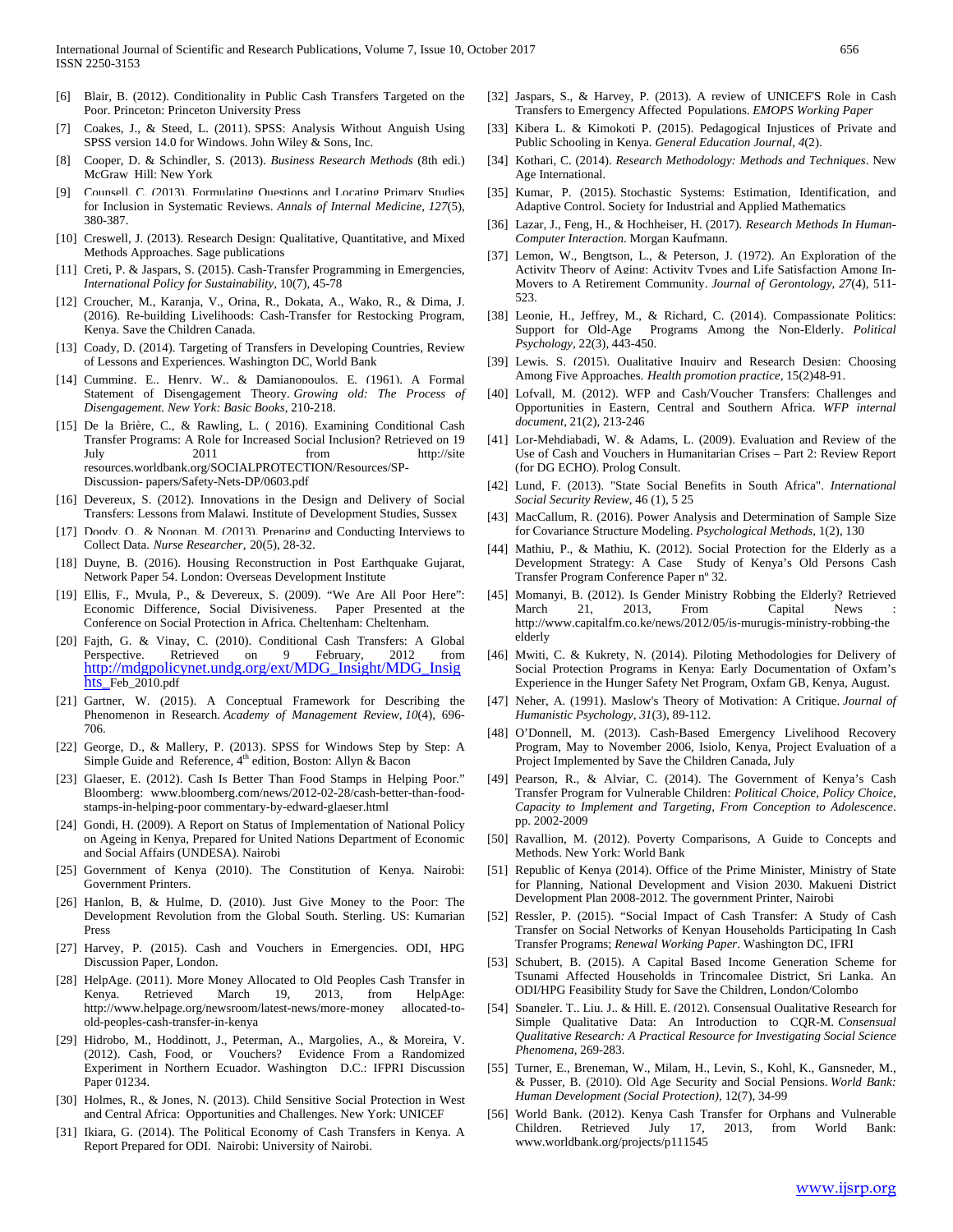- [57] World Bank (2012). "Managing Risk, Promoting Growth: Developing Systems for Social Protection in Africa: The World bank's Africa Social Protection Strategy 2012-2022. Washington DC, World Bank.
- [58] World Bank (2011). Social Protection. Retrieved March 19, 2013, from World Bank: http://www.worldbank.org/Website/External/Topics/Extsocialprotection/Ex ts Afetynet and transfers
- [59] Yin, R. (2013). Qualitative Research From Start to Finish. Guilford Publication

#### **AUTHORS**

**First Author** – Joan Thuo, Masters of Arts in Project Planning and Management, Catholic University of Eastern Africa, Kenya **Second Author** – Dr. Headmound Okari, Supervisor, Faculty of Arts and Social Sciences, Department of Development Studies, Catholic University of Eastern Africa, Kenya

**Third Author** – Mr. Michael T. Okuku, Supervisor, Faculty of Arts and Social Sciences, Department of Development Studies, Catholic University of Eastern Africa, Kenya

## **APPENDIX I: REFERENCE TABLES AND FIGURES ON RESEARCH FINDINGS**



**Figure 4.1: Distribution of Respondents by Gender**



**Figure 4.2: Distribution of Respondents by Duration as CTP Beneficiaries**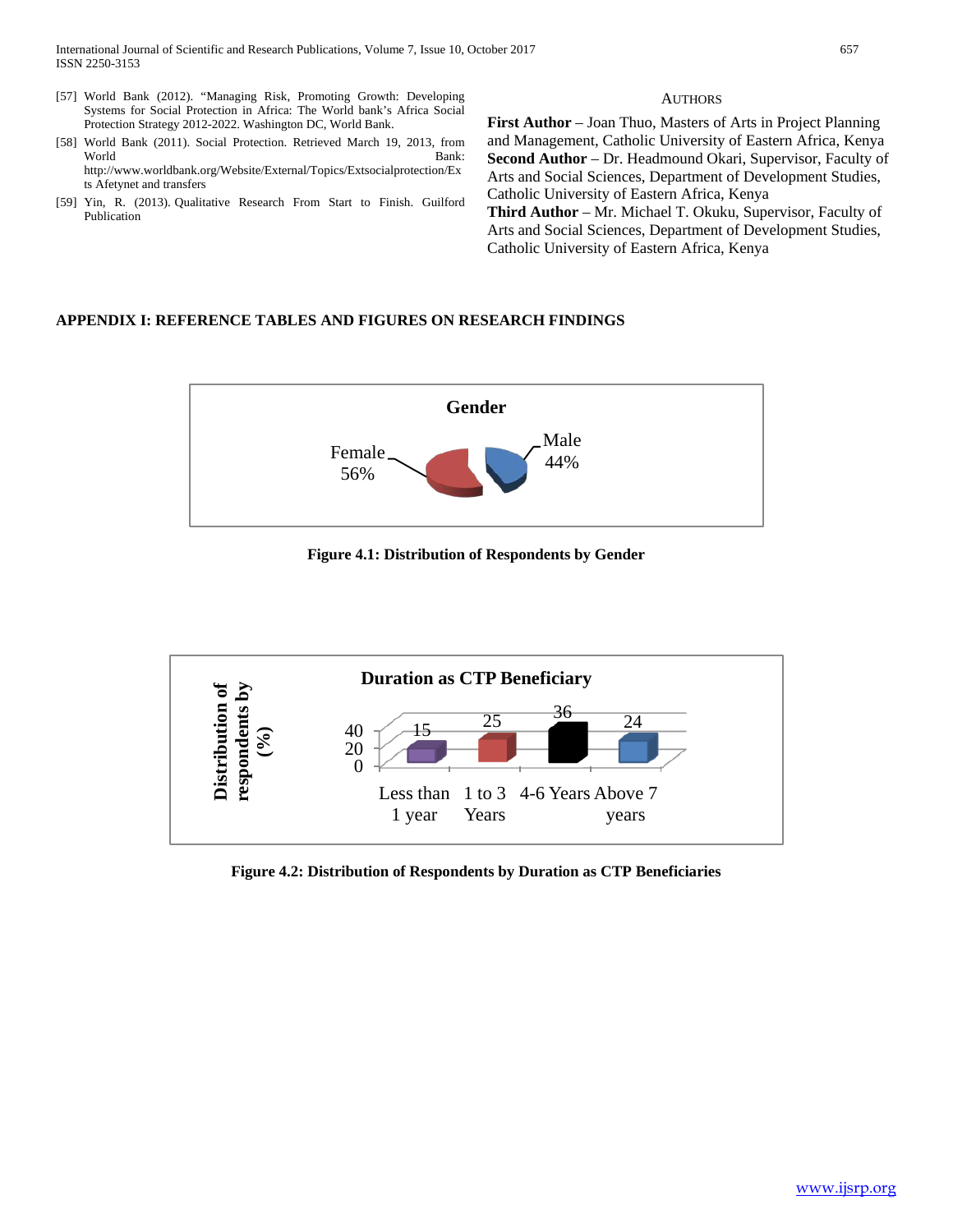

**Figure 4.3: Distribution of Respondents by Highest Level of Education**

## **Table 4.1: Mode of Payment on Elder Persons' Accessibility of Cash Transfer Programs**

|                                                                                                            | Strongly disagree (%) | Disagree ( |
|------------------------------------------------------------------------------------------------------------|-----------------------|------------|
| The mode of payments that are available to enhance cash transfer programs can be termed as effective       |                       | 53         |
| The adoption of mobile money systems by providers of cash transfers has enhance the acquisition of funds   |                       |            |
| I have been provided with ATM cards to enable me access funds on timely basis                              |                       |            |
| I have sometimes received funds by means of cheque from the bank                                           |                       |            |
| I have ever been provided with liquid cash in an envelope direct from pay point                            |                       |            |
| I have ever been given paid my funds over the counter from bank or Posta pay                               |                       | 19         |
| I have ever failed to get funds upon visiting pay point which has led to disbursement of funds in lump sum |                       | 10         |
|                                                                                                            |                       |            |

# **Table 4.2: Service Location on Elder Persons' Accessibility of Cash Transfer Programs**

|                                                                                                                               | Strongly disagre |
|-------------------------------------------------------------------------------------------------------------------------------|------------------|
| The location of my place of residence to the pay point is very far                                                            | 10               |
| I always incur transport cost in order to reach the pay point                                                                 | 10               |
| I have ever failed to access funds because of lack of transport fee to the pay point                                          |                  |
| Lack of information concerning delay of funds sometimes leads to incurrence of transport cost just to miss funds at pay point | 10               |
| Unpredictable means of transport from place of stay has always made access to funds challenging                               |                  |
| I sometimes fail to access my pay as a result of vulnerability to diseases due to old age                                     |                  |

# **Table 4.3: Enrollment Procedures on Elder Persons' Accessibility of Cash Transfer Programs**

|                                                                                                               | Strongly disagree (%) | Disagr |
|---------------------------------------------------------------------------------------------------------------|-----------------------|--------|
| Presence of unclear registration procedures has been a challenge to many potential beneficiaries of CTP       |                       |        |
| The mandatory requirements to qualify for the cash transfer programs are always complex                       | 10                    |        |
| Lack of effective flow of information from providers has left many potential beneficiaries out of the program |                       |        |
|                                                                                                               |                       |        |
| Lack of clarity on identification procedures has led to inadequate enrolment of older persons                 |                       |        |
| Lack of community sensitization has left many possible beneficiaries out of the program                       |                       |        |
| Government has provided old persons with beneficiaries identification cards (BIC) to enhance access of funds  |                       |        |

[www.ijsrp.org](http://ijsrp.org/)